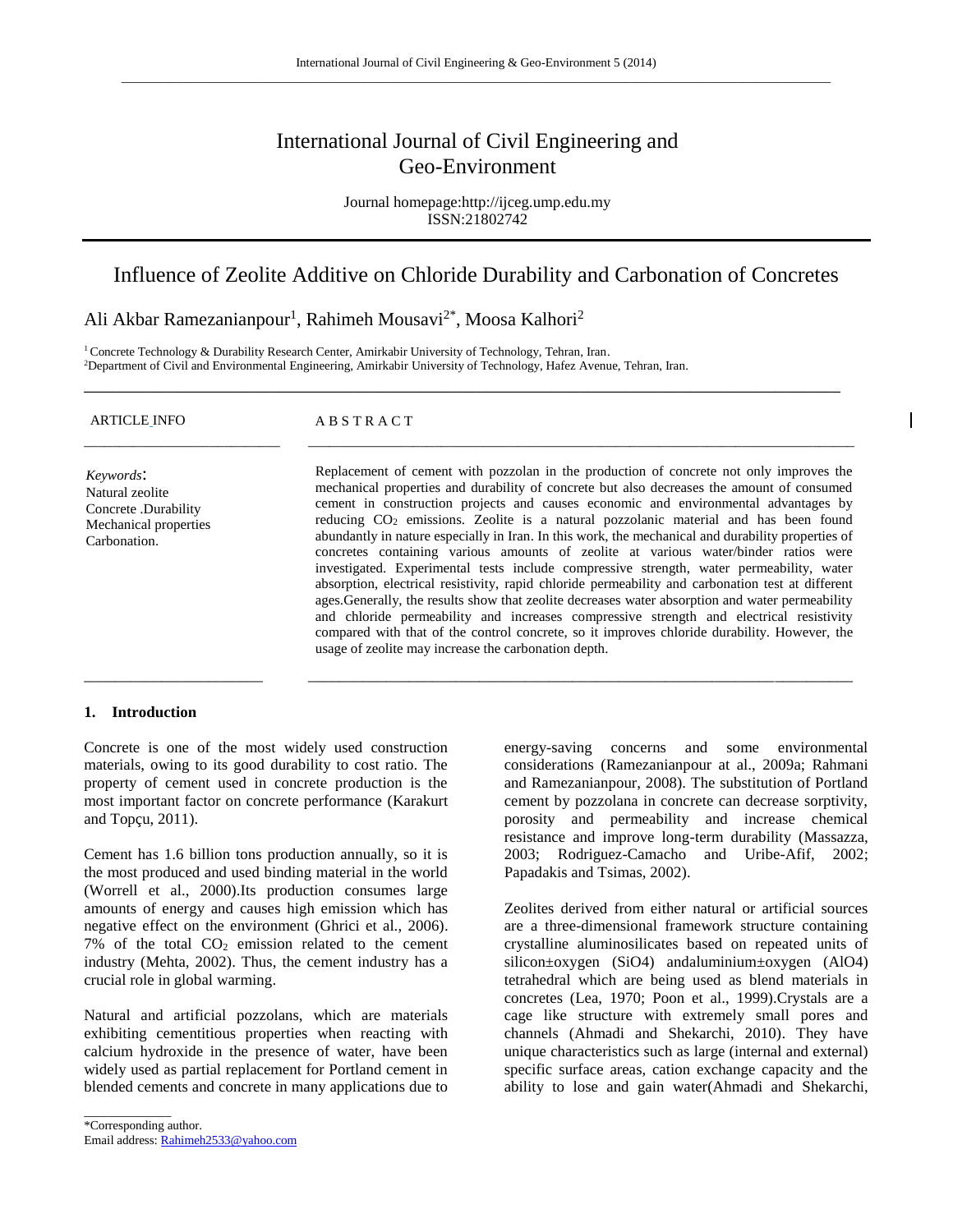2010; Colella at al., 2001). Two first characteristics, the ability of ion exchange and high surface area in zeolite pastes lead to the pozzolanic reaction (Perraki at al., 2010; Uzal et al., 2010). Pozzolanic activities of other pozzolanic materials derive from their non-crystalline silica which is the primary phase of these materials (Uzal et al., 2010). They use in many fields such as pollution management, water and air filtration, energy, agriculture, soil amendment, animal hygiene, stock farming and mine metallurgy due to their physical structure and chemical properties (Kurudirek et al., 2010).

The pozzolanic activity of zeolites depends on their chemical and mineralogical composition (Karakurt and Topçu, 2011). When the reactive  $SiO_2$  and  $Al_2O_3$  in zeolite combines with the calcium hydroxide produced by the hydration of cement in concrete , form additional C– S–H gel and aluminates, that improve the microstructure of hardened cement (Poon et al., 1999; Ortega et al., 2000; Caputo at al., 2008).Studies was done by other researchers show that in general, the natural zeolite can improve the compressive strength of concrete and the mechanical properties of cement and concrete composites (Canpolat et al., 2004; Yılmaz, 2007; Feng et al., 1990).Natural zeolite also prevents the chloride penetration , sulfate attack and undesirable expansion due to alkali silica reaction (Janotka and Stevula, 1998; Feng and Hao, 1998; Feng at al., 1992; Niu and Feng, 2005; Ahmadi and Shekarchi, 2010).Only one study was carried out related to carbonation but due to the condition and unexpected results, it is necessary to carry out more experimental tests in this case (Cahit, 2011). Zeolites need more water to produce paste of the same consistency, so superplasticizer has to be added to control the slump (Fragoulis et al. 1997; Niu and Feng, 2005). Because the viscosity of fresh concrete increases with the added zeolite, it can prevent bleeding and segregation in the flowing fresh concrete. However the effects of zeolite minerals on properties of cement are not clearly known.

The objective of this study was to evaluate the effect of clinoptilolite, which is one of the most common zeolite minerals found in nature, on mechanical properties and the durability of concrete using various testing methods. The effects of varying water to total cementitious material ratios on the performance of control concrete and concretes incorporating varying amounts of zeolite at different ages were investigated. For first time, the accelerated carbonation test was done in concrete containing zeolite.

# **2. Materials**

These materials used in this study were as follows:

- a) Cement: type 1-425 Ordinary Portland cement (OPC).
- b) Zeolite: clinoptilolite type from Abgarm mine southeast of Semnan, Iran.
- c) Coarse aggregate: maximum size 19 mm from the Karaj River region .The course aggregates have specific gravity and water absorption of 2540  $kg/m<sup>3</sup>$  and 1.90%, respectively.
- d) Fine aggregate: sand in grading zone between A and C in accordance with IRAN standards. The fine aggregate has water absorption of 2.3% and a specific gravity of  $2530 \text{ kg/m}^3$ .
- e) Superplasticizer: polycarboxilate based on a gravity of 1.1 For the purpose of producing high strength and sufficient workability concrete.

The chemical compositions and physical properties of the ordinary Portland cement and zeolite used in the experiments are summarized in Tables 1 and2.

## **3. Mixture Proportion**

Zeolite was in turn used to replace 0%, 10%, 15% by weight of cement. The coarse aggregate content was 40% and fine aggregate 60% of all aggregate while the 19 mm sized coarse aggregates were maximum.The water to total cementations materials ratio  $W/(C + P)$  was 0.35, 0.4, 0.45, and 0.5 having a constant total binder (cement  $+$ zeolite) content of  $350 \text{ kg/m}^3$  for this study. Superplasticizer was added to attain a slump of about 70 to 100 mm.The mixture proportions are given in Table 3.

| <b>Table 1:</b> Physical properties in clinoptilolite |                                                                                                           |       |       |                 |  |  |  |
|-------------------------------------------------------|-----------------------------------------------------------------------------------------------------------|-------|-------|-----------------|--|--|--|
| <b>Material</b>                                       | Specific gravity $(g/cm3)$<br>Specific surface area $\text{cm}^2/\text{g}$ )<br>Remained on sieve $(\% )$ |       |       |                 |  |  |  |
|                                                       |                                                                                                           |       | 45 um | $90 \text{ µm}$ |  |  |  |
| Clinoptilolite                                        | .91                                                                                                       | 10000 |       |                 |  |  |  |
| Cement                                                | 3.15                                                                                                      | 3060  | 20    |                 |  |  |  |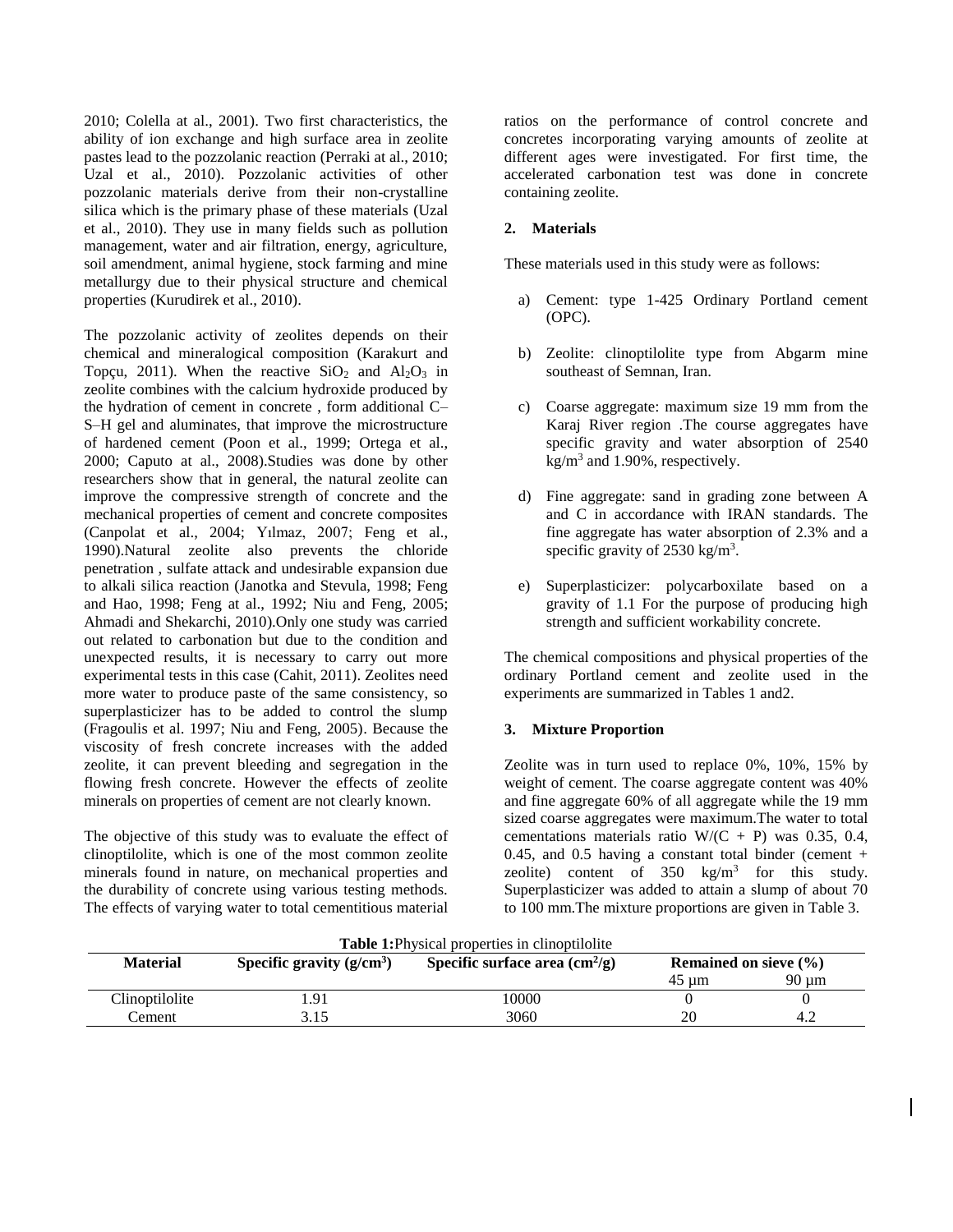| Compound/Property                            | Cement | Natural zeolite |
|----------------------------------------------|--------|-----------------|
| Calcium oxide (CaO)                          | 63.00% | 1.68%           |
| Silica $(SiO2)$                              | 21.95% | 67.79 %         |
| Alumina $(Al2O3)$                            | 4.35%  | 13.66 %         |
| Iron oxide (Fe <sub>2</sub> O <sub>3</sub> ) | 3.80%  | 1.44 %          |
| Magnesium oxide $(MgO)$                      | 2.00%  | 1.2 %           |
| Sodium oxide $(Na_2O)$                       | 0.30%  | 2.04 %          |
| Potassium oxide $(K_2O)$                     | 0.77%  | 1.42 %          |
| Sulfur trioxide $(SO_3)$                     | 2.43   | 0.52            |

**Table 2:**Chemical composition of cement and natural zeolite

| Code            | w/c  | Zeolite% | W     | Coarse aggregate | Fineaggregate | $sp\%$ |
|-----------------|------|----------|-------|------------------|---------------|--------|
| A <sub>0</sub>  | 0.35 | 0        | 122.5 | 752              | 1126          | 0.90   |
| A 10            | 0.35 | 10       | 122.5 | 752              | 1126          | 1.20   |
| A 15            | 0.35 | 15       | 122.5 | 752              | 1126          | 1.30   |
| B <sub>0</sub>  | 0.4  | $\theta$ | 140   | 720              | 1080          | 0.45   |
| <b>B</b> 10     | 0.4  | 10       | 140   | 720              | 1080          | 0.80   |
| <b>B</b> 15     | 0.4  | 15       | 140   | 720              | 1080          | 0.95   |
| C <sub>0</sub>  | 0.45 | 0        | 157.5 | 702              | 1054          | 0.30   |
| C <sub>10</sub> | 0.45 | 10       | 157.5 | 702              | 1054          | 0.55   |
| C <sub>15</sub> | 0.45 | 15       | 157.5 | 702              | 1054          | 0.65   |
| D <sub>0</sub>  | 0.5  | 0        | 175   | 687              | 1028          | 0.00   |
| D 10            | 0.5  | 10       | 175   | 687              | 1028          | 0.20   |
| D 15            | 0.5  | 15       | 175   | 687              | 1028          | 0.35   |

## **4. Specimen Preparation, Curing and Testing**

#### *4.1 Mixing Procedure*

The dry aggregates of concrete were first mixed followed by the addition of 1/3 water.Then the mixture of cement and zeolite was added followed by addition of another 1/3 of water. Superplasticizer was added at the last stage of mixing with the rest of the water. The total mixing time was about 5 min.

## *4.2 Casting and Curing of Specimens*

Concrete specimens were demoded 24 hours after casting, and then placed immediately in a water curing tank. The temperature of water was maintained at 25±2 °C.

Compressive strength at 7, 28, 90, 180, 270 and 300 days of age, three 100mm cube specimens of each concrete mixture were tested for compressive strength.

Water permeability at 28, and 90 days of age, two 150 mm cubic specimens of each concrete mixture were tested for water permeability.In this test, water was forced into the concrete samples from one side for three days and under constant pressures of 0.5 MPa. Then, the samples were split in a plane parallel to the direction of water penetration, and the greatest and moderate depth of water penetration into the concrete sample were measured.

Water absorption at 28, 90 and 270 days of age, two 100 mm cubic specimens of each concrete mixture were tested for water absorption. Specimens were dried in a 50˚C oven for 14 days. The specimen were rested on rods to allow free access of water to the surface and the water level was maintained at  $5 \pm 1$  mm above the base of specimens. The absorption,  $a_i$ , was calculated as the change in mass divided by the cross-sectional area of the test specimen after 0, 3, 6, 24 and 72 hours of absorption.

$$
a_i = \frac{Mi - Mo}{A} \tag{1}
$$

The initial rate of water absorption  $(h^{0.5}x g/cm^2)$  is defined as the slope of the line that is the best fit to aiplotted against the square root of time  $(s^{1/2})$ .

The absorption coefficient (S) according to ASTM C1585 was obtained using the following expression:

$$
a_i = c + s \sqrt{t} \tag{2}
$$

Electrical resistivity testing was conducted on two 100 x 200 mm cylinders prepared for every concrete mixture at 28, 90, 270 and 300 days after the casting of concretes.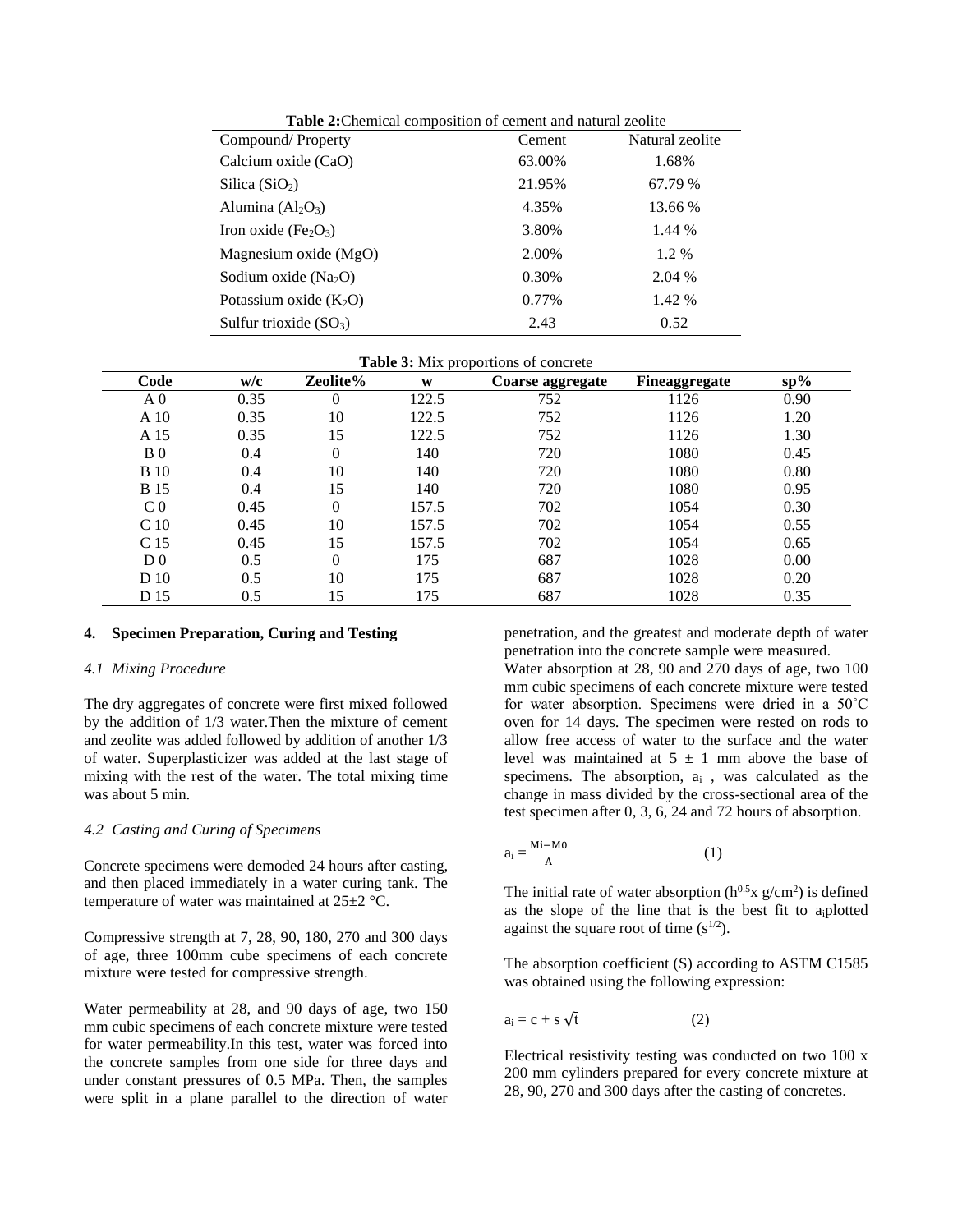The specimens were submerged in water until the testing age. The four-point electrical resistivity measurement device (Wenner array probe) was used to measure the electrical resistivity of concrete for analyzing the corrosion potential and offers an indication of its permeability. The resistivity measurements were taken at four quaternary longitudinal locations of the specimen.

The Rapid Chloride Permeability Test was conducted in accordance with ASTM C1202 for each mixture. Two specimens of 100 mm in diameter and 50 mm in thickness which had been conditioned were subjected to a 60-V potential for 6 hours. The total charge passed through the concrete specimens was determined and used to evaluate the chloride permeability of each concrete mixtureThe ages of specimens for the tests were 28,90 and 270 days.

Three 50-mm cube specimens of each concrete mixture were tested for carbonation. For this test, fresh concrete mixture was passed through a number 4 sieve to obtain mortar. Specimens were tested in accelerated conditions. They were put in a tank and  $CO<sub>2</sub>$  was passed through. After 24 hours, the carbonation depth of the specimens was measured by spraying a 1% phenolphthalein solution on freshly cut surfaces.

# **5. Results**

As can be seen in Table 3, at a high cement replacement levels by zeolite, in order to maintain the similar slump to the control concrete and have the same workability, a higher dosage of superplasticizer was necessary for the concrete with pozzolanic materials especially in low w/c ratios .This can be attributed to the large amount of pores in its frame structure and high surface area (Babak Ahmadi, 2010).Similar results were obtained for the properties of fresh concretes incorporating natural zeoliteby other authors(Ahmadi and Shekarchi, 2010; Chan and Ji, 1999).

## *5.1. Compressive strength*

Figure 1 shows the effect of zeolite on the compressive strength of concrete specimens with varying w/c ratios. As expected, the compressive strength of all concrete specimens increased with the time of curing and decreased with increasing the w/c ratio. It is clear that regardless of replacement level, zeolite decreased concrete strength at 7 days. This reduction was about 6% for 10% replacement and around 9% for 15% replacement. The decrease of strength before 7 days is attributed to the dilution effect (Perraki at al., 2010).

Compressive strength increased at 28 days due to the pozzolanic reactions (Perraki at al., 2010).It is apparent that the optimum replacement level was about 10%, although it did not show considerable difference at 15% replacement. As can be seen in Table 4, for example, the 28-day strengths of zeolite concrete at 10% cement replacement level for C series was 43.17 MPa,12% higher than that of control concrete. The results show that it was possible to obtain a compressive strength as high as 60 MPa after 28 days. Generally, the replacement of cement by zeolite at different levels increased the 28-day compressive strength of concrete about 7 to 12%.In addition, after 28 days, when the cement replacement level by zeolite was 10%, the strength of zeolite specimens were similar to the control concrete and when the cement replacement level by zeolite increases up to 15%, the concrete compressive strength was found to have decreased to a level lower than that of the control concrete. However, the decrease was less than 10% which was not significant.

As a case in point, compressive strength for the B15 mixture after 270 days was 7% lower than the B0 mixture.Between 90 and 300 days, this slight decrease of strength is due to the reduction of the pozzolanic reaction. However, this can be attributed to the experimental errors.The maximum compressive strength in concrete specimens at 300 days was 73.25 MPa corresponding to the A10 mixture and the minimum compressive strength was 50.0MPa corresponding to the D15 mixture.

# *5.2 Water permeability*

One of the most important parameters for evaluating the durability of concrete is water permeability. Table 5 summarizes the results of the water penetration depths in all concrete mixtures. As can be seen, the zeolite concretes provide lower water penetration depth than control concrete.This issue is related to the filler effect, pozzolanic reaction, heterogeneous nucleationand improvement in the pore structure of concrete(Ramezanianpour et al., 2009b). As expected, the depth of water penetration of concrete specimens increased significantly with an increase in w/c ratio due to an increase in porosity.

The maximum depth of water penetration is 22.5 mm for the D0 mixture after 28 days and the minimum was 6.2 mm for the A10 mixture. After 90 days, the maximum depth of water penetration was 14.3 mm for the D0 mixture and the minimum was 6.7 mm for the A10 mixture. In addition to specimens with high w/c ratio (0.45 and 0.5), the depth of penetration decreased by increasing the curing time, because they were more porous and needed more time to fill these pores and disconnect capillary porosity, but specimens with lower w/c ratio (0.4 and 0.35) became dense in the early ages, so their depth of penetration were rarely constant with time.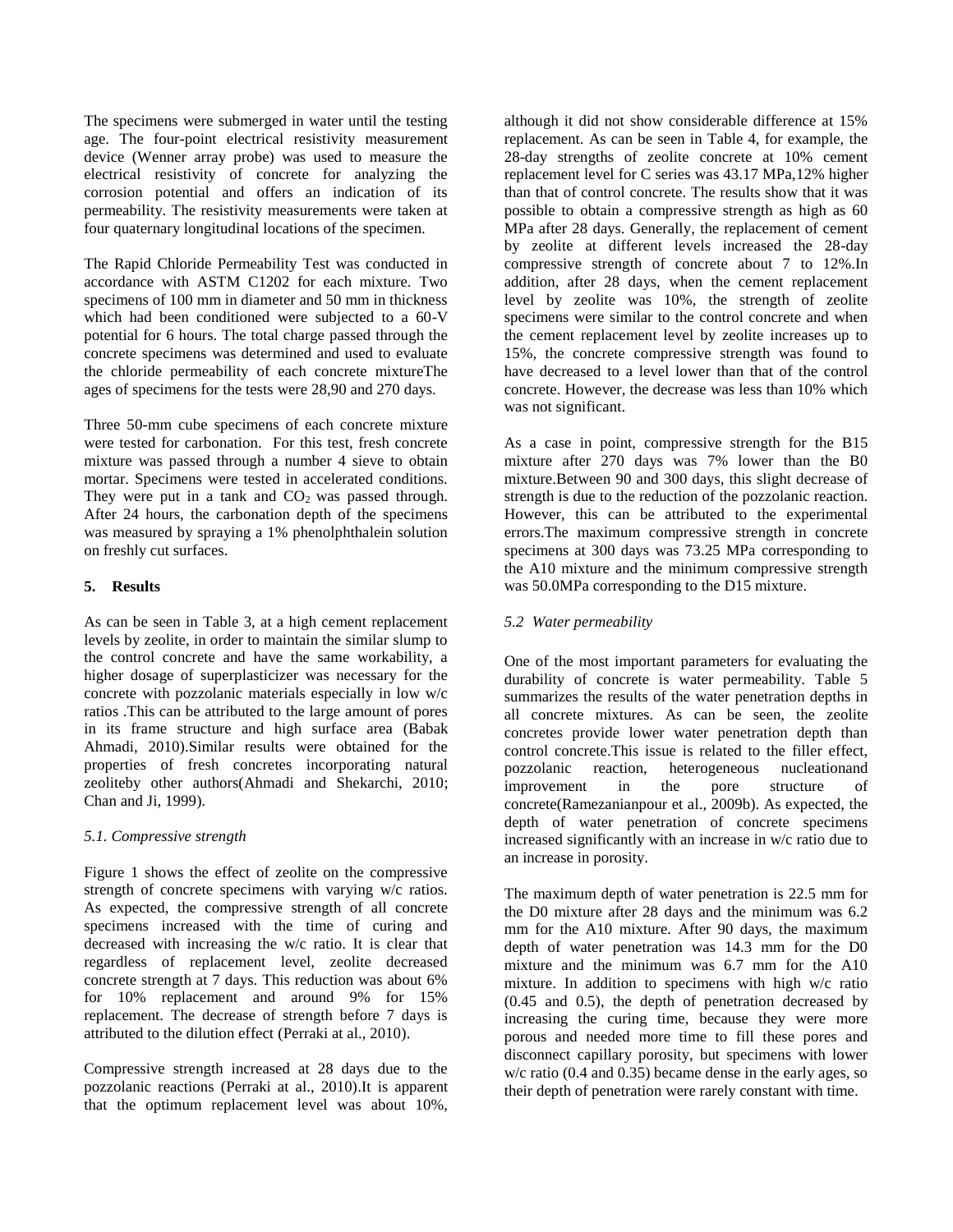The BS EN 12390-8:2000 standard advises measuring the maximum depth of penetration, but as seen in Table 5, due to some errors in construction, the preparation or curing of specimens and other unexpected conditions,

maximum depth measurement cannot be a real criterion for compareconcretes, especially when the effect of new material is considered. Thus, in this study, both maximum and average depth of water penetration was measured.



Figure 1: Compressive strength of control and zeolite concretes at different ages with various w/c ratios.

| <b>Number</b><br>w/c |      | $Z\%$    | Fc               | Fc                | Fc              | Fc                   | Fc                   | Fc        |
|----------------------|------|----------|------------------|-------------------|-----------------|----------------------|----------------------|-----------|
|                      |      |          | $\sqrt{7}$ days) | $28 \text{ days}$ | <b>90 days)</b> | $(180 \text{ days})$ | $(270 \text{ days})$ | 300 days) |
| A <sub>0</sub>       | 0.35 | $\Omega$ | 45.03            | 55.83             | 61.23           | 67.10                | 68.00                | 71.00     |
| A 10                 | 0.35 | 10       | 43.27            | 60.00             | 61.50           | 66.37                | 73.07                | 73.25     |
| A 15                 | 0.35 | 15       | 37.55            | 59.75             | 63.00           | 63.85                | 68.35                | 71.00     |
| B <sub>0</sub>       | 0.4  | $\Omega$ | 37.40            | 51.77             | 59.97           | 65.23                | 65.10                | 68.00     |
| <b>B</b> 10          | 0.4  | 10       | 35.50            | 52.47             | 58.33           | 61.83                | 64.10                | 66.50     |
| <b>B</b> 15          | 0.4  | 15       | 35.00            | 50.50             | 53.83           | 59.57                | 60.50                | 64.90     |
| C <sub>0</sub>       | 0.45 | $\Omega$ | 27.75            | 38.57             | 50.10           | 52.33                | 53.67                | 57.00     |
| C <sub>10</sub>      | 0.45 | 10       | 26.00            | 43.17             | 47.30           | 51.93                | 56.00                | 58.75     |
| C <sub>15</sub>      | 0.45 | 15       | 26.67            | 43.17             | 48.15           | 51.03                | 54.20                | 58.25     |
| D <sub>0</sub>       | 0.5  | $\Omega$ | 24.50            | 34.50             | 45.97           | 49.30                | 51.00                | 55.00     |
| D 10                 | 0.5  | 10       | 24.04            | 38.40             | 46.40           | 46.87                | 50.75                | 52.75     |
| D 15                 | 0.5  | 15       | 22.33            | 38.23             | 42.77           | 44.10                | 47.00                | 50.00     |

**Table 4:**Compressive strength of control and zeolite concretes at different ages with various w/c ratios

**Table 5:** The effect of zeolite on the water penetration depth (cm) at various ages

|                 |            | 28 day penetration depth | 90 day penetration depth |                 |
|-----------------|------------|--------------------------|--------------------------|-----------------|
| <b>Number</b>   | <b>Max</b> | <b>Moderate</b>          | <b>Max</b>               | <b>Moderate</b> |
| A <sub>0</sub>  | 0.98       | 0.44                     | 1.26                     | 0.67            |
| A 10            | 0.62       | 0.39                     | 0.67                     | 0.43            |
| A 15            | 0.76       | 0.46                     | 1.10                     | 0.45            |
| B <sub>0</sub>  | 1.52       | 0.61                     | 1.19                     | 0.67            |
| <b>B</b> 10     | 1.00       | 0.45                     | 1.30                     | 0.60            |
| <b>B</b> 15     | 0.72       | 0.38                     | 1.16                     | 0.56            |
| C <sub>0</sub>  | 1.70       | 0.83                     | 1.02                     | 0.67            |
| C <sub>10</sub> | 1.43       | 0.60                     | 1.10                     | 0.53            |
| C 15            | 1.52       | 0.62                     | 0.73                     | 0.43            |
| D <sub>0</sub>  | 2.25       | 1.37                     | 1.43                     | 0.70            |
| D 10            | 1.61       | 0.82                     | 1.15                     | 0.65            |
| D 15            | 1.26       | 0.54                     | 1.41                     | 0.55            |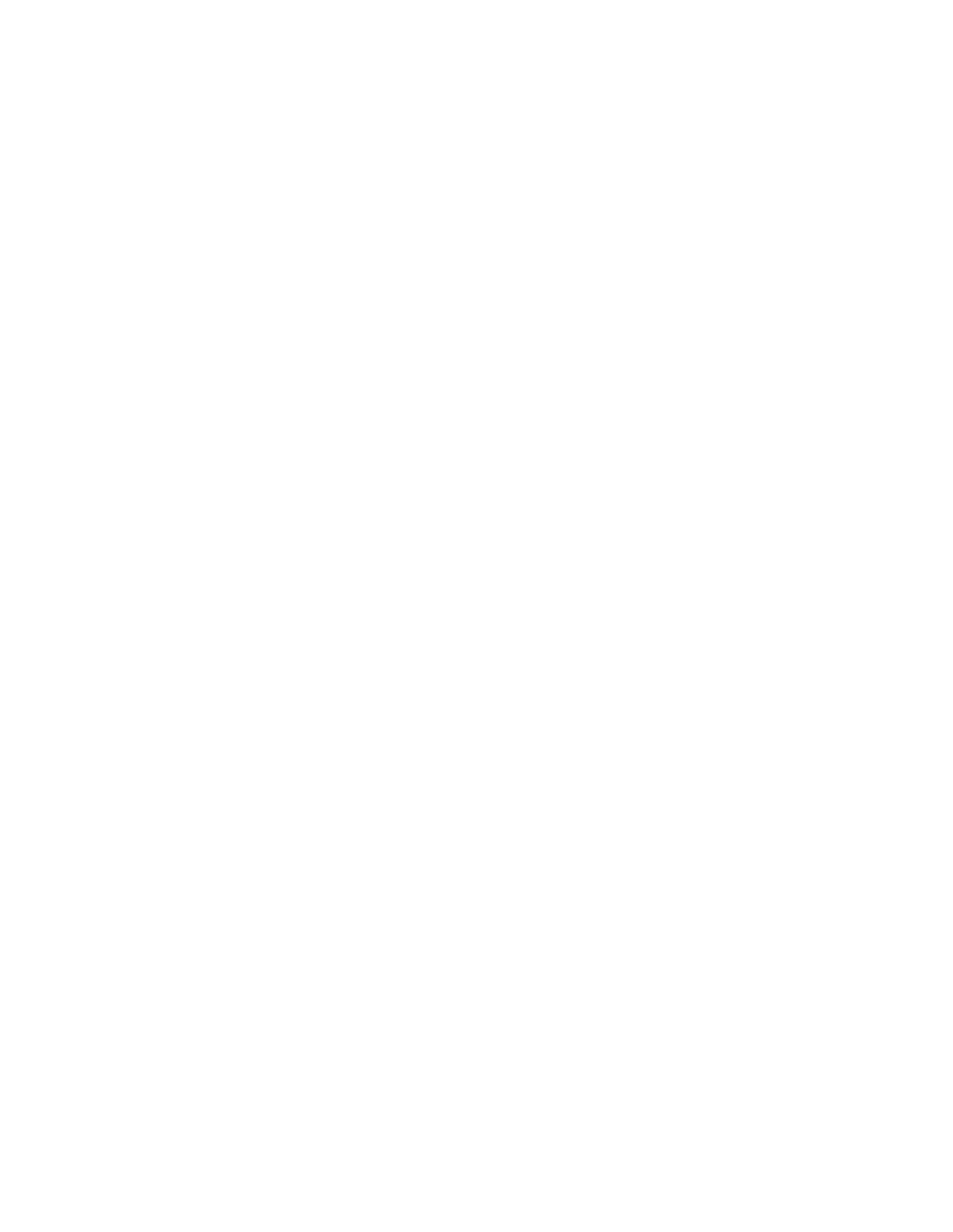#### *5.3 Water absorption*

Table 6 shows the influence of the zeolite on the water absorption of concretes with various w/c ratios at the age of 28, 90 and 270 days. It is clear that reduction in the w/c ratio decreased the water absorption. At all times, the absorption decreased with an increase in zeolite replacement. This is related to pozzolanic reaction and improvement in pore structures and disconnection in capillary pores of concrete.

For example, as seen in Figure 2 after 28 days, the absorption coefficient for the A10 mixturewas 55%lower than that of A0.

#### *5.4 Electrical resistivity*

As shown in Figure 3, the electrical resistivity of specimens considerably increased with time. It is clear that mixtures containing zeolite had higher resistivity than control mixtures at various w/c ratios. The resistivity of concrete increased by increasing the zeolite content up to 15%.

Concrete resistivity depends both on the microstructure properties of the concrete and the conductivity of the pore solution (Ramezanianpour et al., 2011).(Shi et al., 1998) showed that the presence of silica fume can alter the composition of the concrete pore solution to the extent that the electrical conductivity of the concrete may be reduced by 90% compare to conventional mixtures with Portland cement alone. Thus, in this study, the same results were observed with zeolite. As can be seen, the electrical resistivity of concrete samples containing zeolite increased 2 to 4 times compared to control samples.

According to the recommendation from FM 5-578, the corrosion rate of reinforcing steel is lower when the resistivity of concrete exceeds 20 kΩcm (Flo).All the

zeolite mixtures had resistivity higher than 20 kΩcm. The highest value of electrical resistivity was 99 kΩcm for the A15 mixture after 300 days and the minimum was 10.0 kΩcm for the D0 mixture.

# *5.5 Chloride permeability*

As presented in Figure 4, zeolite considerably decreased the charge passing from specimens and increased the resistivity of concrete against chloride ion permeability at various ages. This was observed mostly in mixtures containing high w/c ratios. As an example, 15% zeolite replacement decreased the chloride permeability ion of mixtures (w/c=0.5) about 59.4 % at 28 days and 70.3 % at 90 days. Similar to the electrical resistivity results, this reduction is related to both pozzolanic reaction and conductivity of the pore solution in concretes containing natural zeolite.

#### *5.6 Carbonation*

Figure 5 shows the carbonation depth of specimens .The depth of carbonation increased by increasing the w/c ratio and zeolite replacement. Pozzolanic materials consume the calcium hydroxide of concrete due to pozzolanic reaction. When these materials consume a high amount of  $Ca(OH)_2$ , the depth of carbonation increases. Thus, this phenomenon was observed in concrete containing natural zeolite .The depth of carbonation also decreased by increasing the curing time due to completing hydration reactions and improving pore structures. (Cahit, 2011) presented another results and said that zeolite decreased the carbonation depth, but it seems to be not true .Because specimens cannot be carbonated in primary ages at normal conditions. Moreover, carbonation test may have errors up to 2 mm and this should not be shown as differences between test results. So their test results were unexpected.



**Figure 2:**Absorption coefficient for series A at 28 days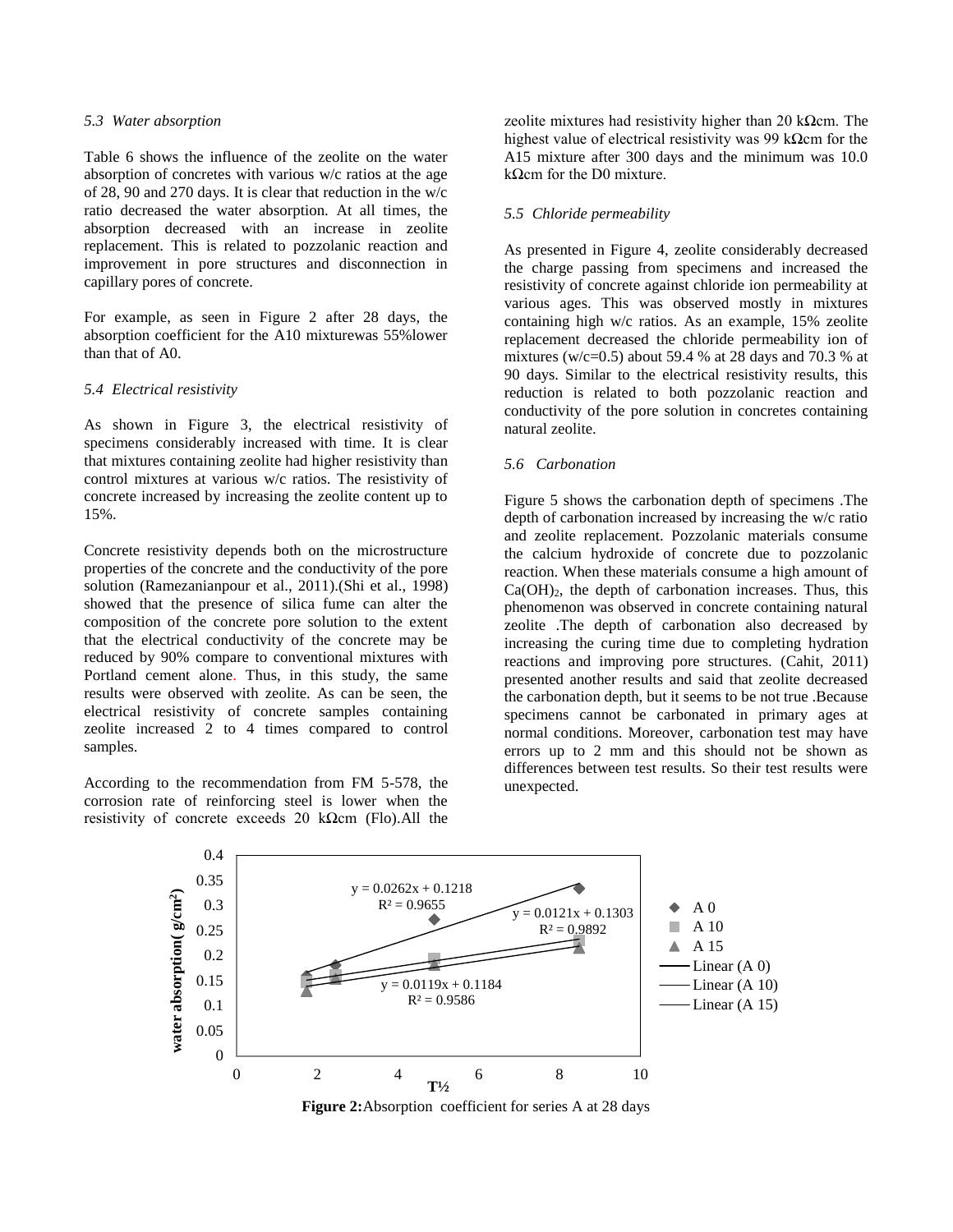| <b>Number</b>   |         | <b>Age of Testing</b> |          |
|-----------------|---------|-----------------------|----------|
|                 | 28 days | 90 days               | 270 days |
| A <sub>0</sub>  | 0.262   | 0.313                 | 0.537    |
| A <sub>10</sub> | 0.121   | 0.128                 | 0.327    |
| A 15            | 0.119   | 0.184                 | 0.301    |
| B <sub>0</sub>  | 0.417   | 0.204                 | 0.336    |
| <b>B</b> 10     | 0.194   | 0.104                 | 0.305    |
| <b>B</b> 15     | 0.219   | 0.097                 | 0.260    |
| C <sub>0</sub>  | 0.452   | 0.278                 | 0.549    |
| C <sub>10</sub> | 0.188   | 0.266                 | 0.468    |
| C 15            | 0.144   | 0.155                 | 0.346    |
| D <sub>0</sub>  | 0.407   | 0.664                 | 0.807    |
| D 10            | 0.163   | 0.673                 | 0.694    |
| D 15            | 0.271   | 0.428                 | 0.630    |

**Table 6:** The effect of zeolite on the water absorption coefficient( $h^{0.5}$ x  $g/cm^2$ ) at various ages.



**Figure 3:** Electrical resistivity of control and zeolite concretes at different ages with various w/c ratios.



Figure 4: Result of RCPT test of control and zeolite concretes at different ages with various w/c ratios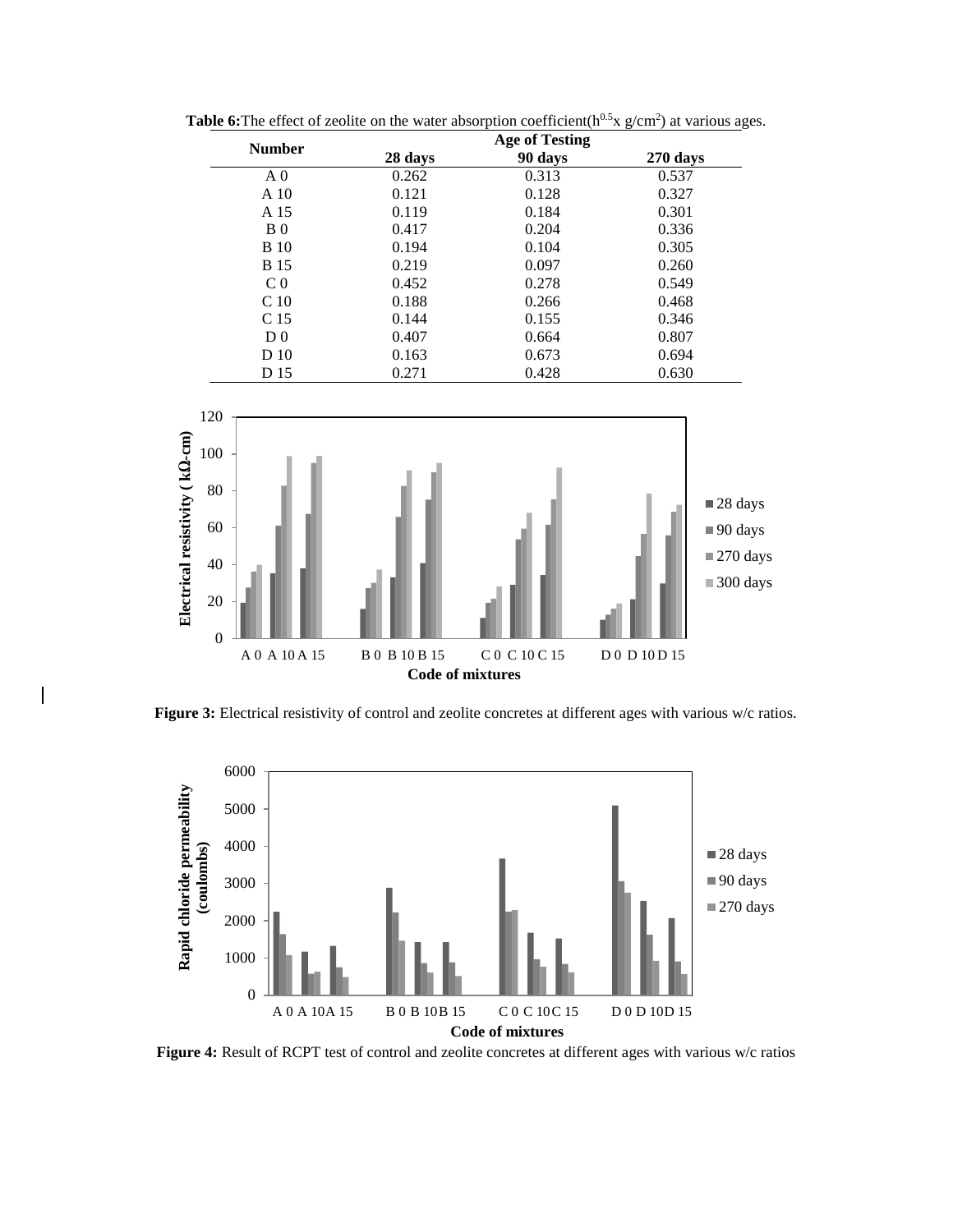

**Figure 5:** Depth of carbonation in various ages

# *5.7 Relationships*

There are several factors and test methods for evaluating the durability of concrete. In recent years, great attention has been paid to research regarding the relationships of these parameters for concrete because with these relations, it is possible to predict various properties of concrete from one test (Ramezanianpour et al., 2011).On the other hand, results of different experimental test methods can be confirmed by one another. So in this study, the relationships between the results of some experimental tests were examined.

As seen in Figure 6, there was no significant correlation between compressive strength and concrete resistivity  $(R<sup>2</sup>=0.2502)$  when concrete mixtures were made with

various cementitious materials at various ages. However, in the case of similar cementitious materials at same ages (Figures 7 and 8), better correlations ( $\mathbb{R}^2$ =0.84, 0.96 and 0.94) was be observed between compressive strength and concrete resistivity. Similar results were obtained by other researchers (Ramezanianpour et al., 2011).

One of the main factors in compressive strength is the strength of Interlayer Transition Zone (ITZ) that has no significant effect on concrete resistivity. On the other hand, chemical compounds in solution have a great influence on concrete resistivity while they don't affect compressive strength of concrete (Ramezanianpour et al., 2011). Similar results were observed for correlation between compressive strength and RCPT test.



**Figure 6:** Correlation between compressive strength and electrical resistivity of concrete in all specimens at various ages.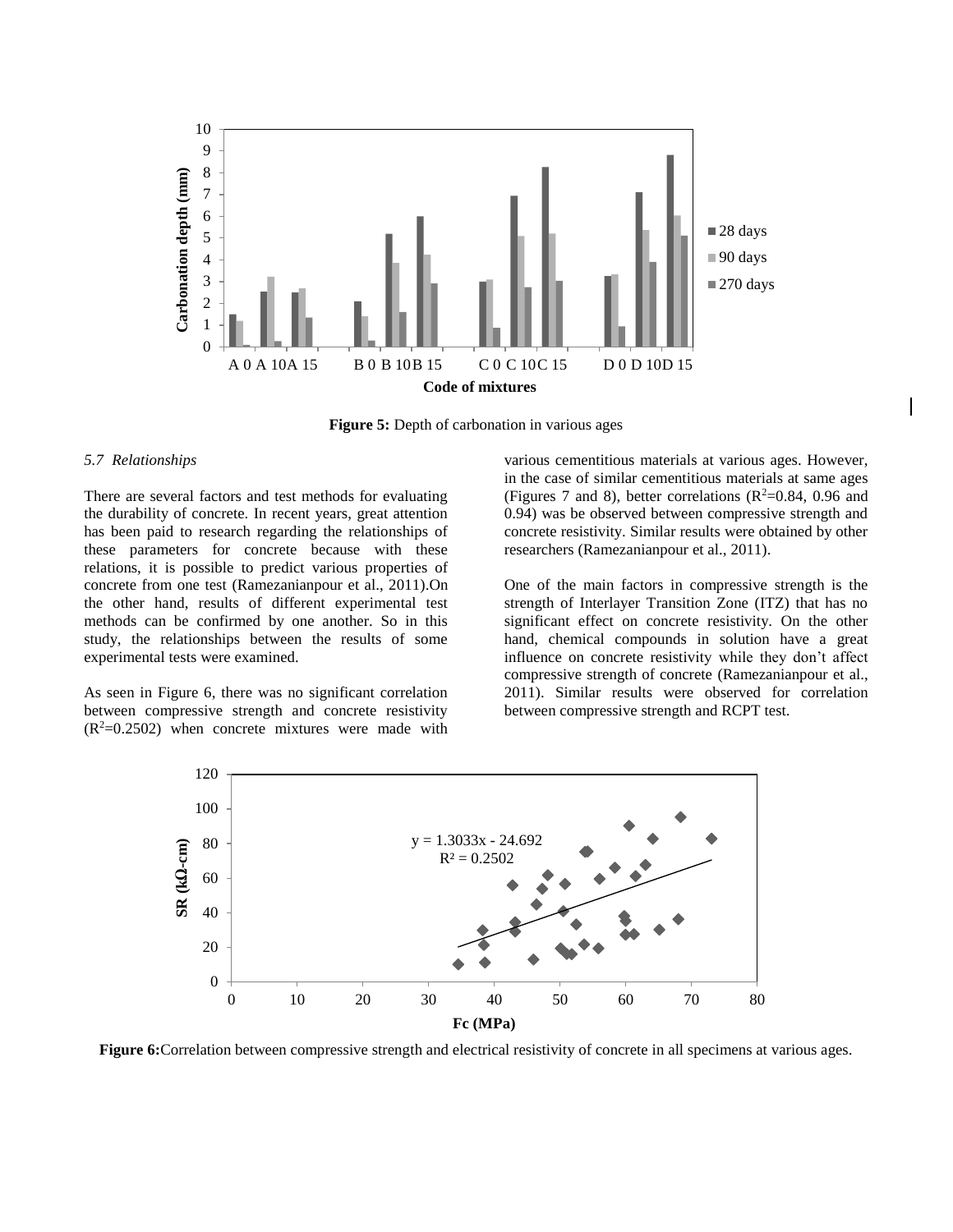

**Figure 7:**Correlation between compressive strength and electrical resistivity of concrete at 270 days in different zeolite replacement



**Figure 8:**Correlation between compressive strength and RCPT of concrete at 270 days in different zeolite replacement



Figure 9: Correlation between RCPT and electrical resistivity of concrete in all specimens at various ages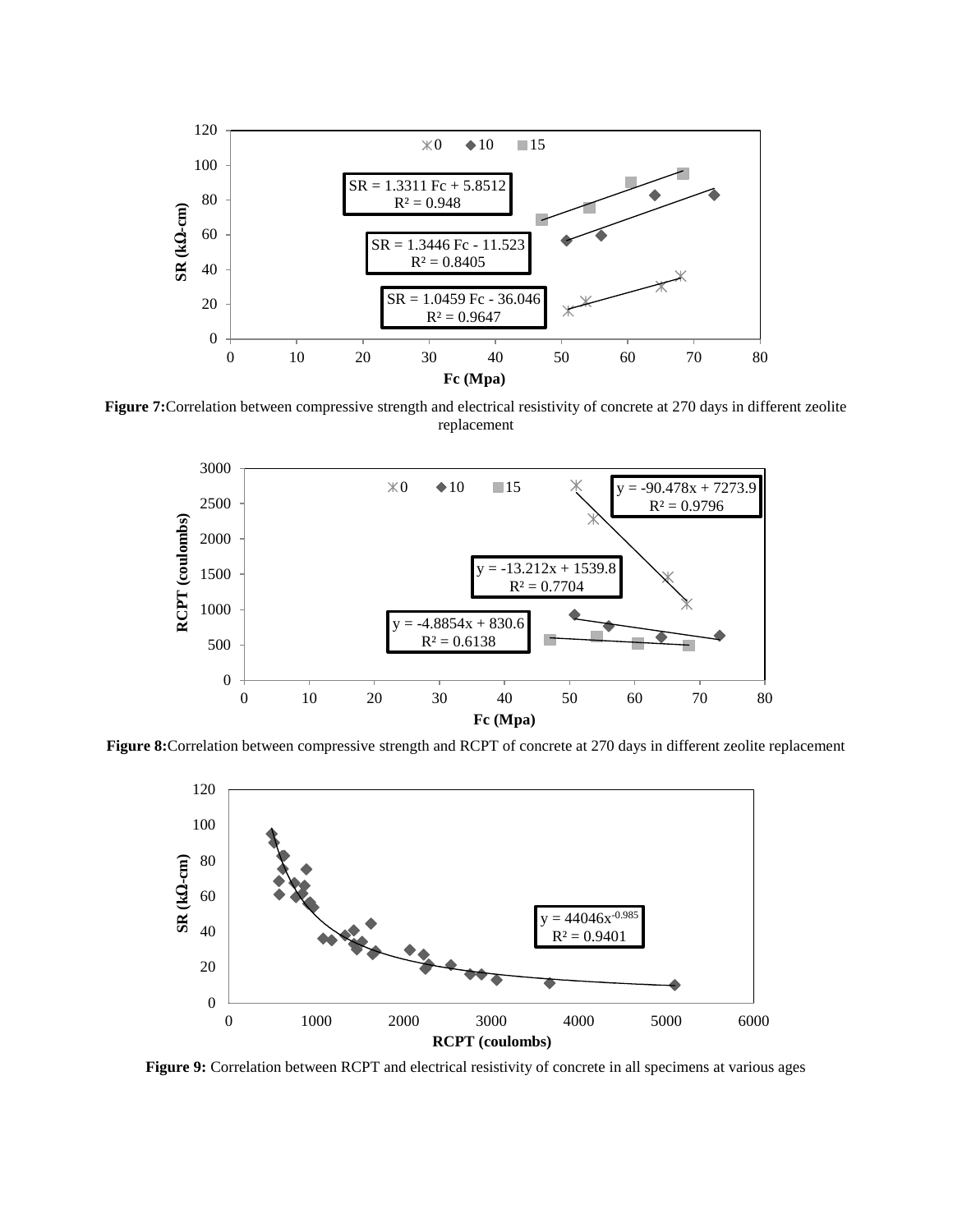As shown in Figure 9, the results of this study indicate that there was a strong power relation  $(y = ax^b)$  between the surface resistivity (SR) and chloride permeability test (RCPT) with a level of agreement  $(R^2)$  of 0.94 for a wide range of concrete specimens. This means that changes in the type of measured data (conductivity instead of total charge) is an option that provides an improvement for the RCPT test (Ramezanianpour et al., 2011). Considering the obtained correlations, a new model for correlating SR with RCPT is presented in Figure 9.

As expected, there was no significant relation between electrical resistivity and carbonation or between RCPT and the carbonation of concrete in various mixtures, because effective factors on the results are different. As can be seen in Figure 10 and Figure 11, a good relationship was obtained with the same w/c ratio  $(R^2=0.99$  and 0.97). However when samples with different cementitious materials, w/c ratios or different ages was used, the correlation coefficient was reduced. Similar results were observed for RCPT and carbonation tests. These figures show that results obtained from different tests confirm one another.



**Figure 10:**Correlation between carbonation and electrical resistivity of concrete at 28 days for various w/c ratio



**Figure 11:** Correlation between carbonation and RCPT of concrete at 28 days for various w/c ratio

#### **6. Conclusions**

The following conclusions can be drawn from the obtained experimental data:

- i. In general, the use of zeolite decreases slumps of concrete, so a superplasticizer is needed.
- ii. The addition of zeolite delays the strength development during the first 28 days, after that age concretes having up to 10% zeolite provide competitive compressive strength with PC concretes.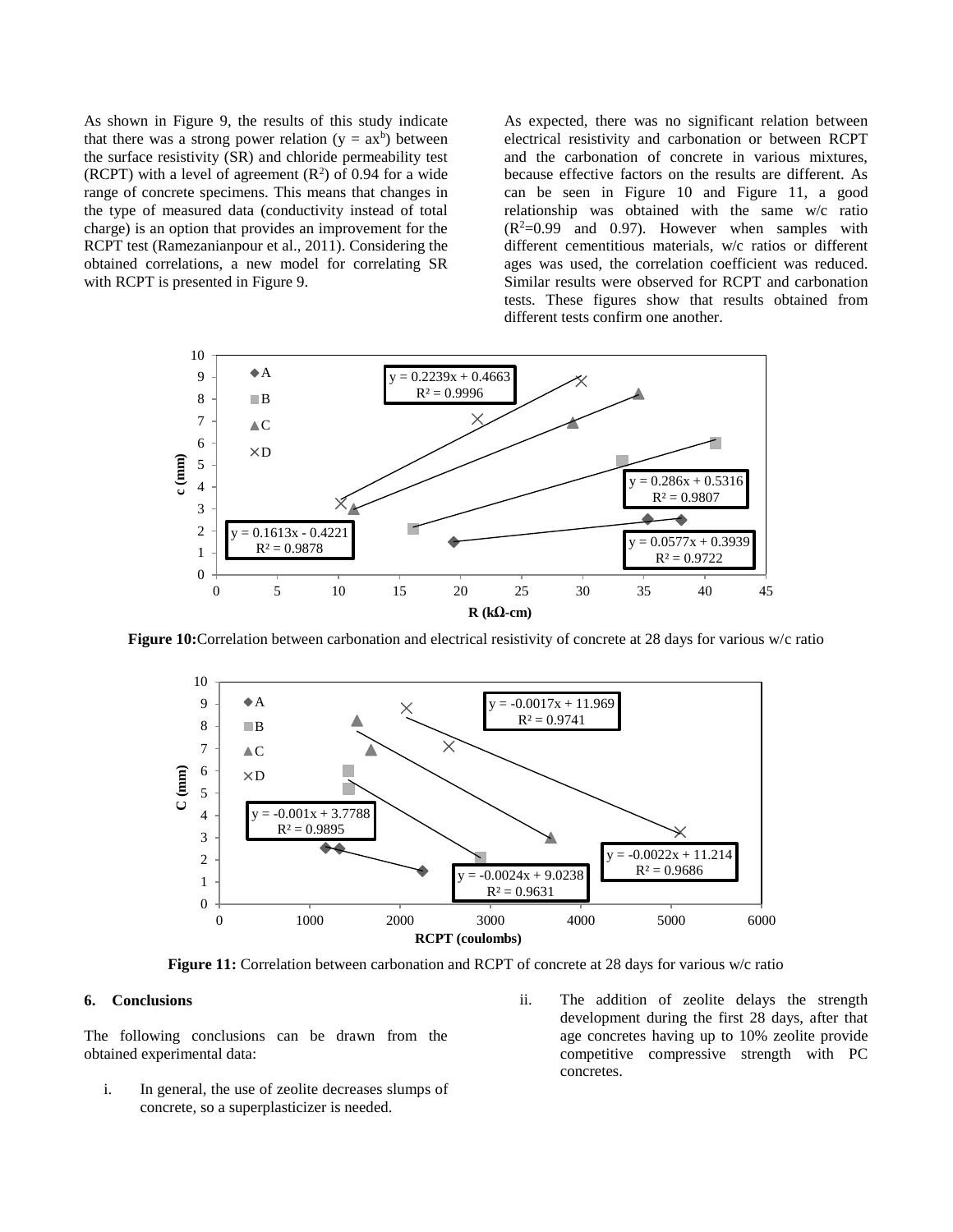- iii. With increasing w/c ratio, the growth rate of compressive strength decrease at early ages and increase by the time.
- iv. Less water absorption and water permeability was observed in the concretes containing up to 15% zeolite.
- v. The substitution of cement with 15% natural zeolite reduced the chloride penetration of concrete mixtures according to the RCPT test. The rate of reduction increase with increasing w/c ratio.
- vi. The electrical resistivity of concrete samples containing zeolite increased 2 to 4 times compared to control samples. Adding higher percentages of zeolite to cement produces high electrical resistivity.
- vii. The addition of zeolite up to 15 % in concretes with  $W/C = 0.5$  delays higher electrical resistivity and lower passing charge in RCPT test , compared PC concretes with  $W/C = 0.35$ , so the addition of zeolite is more effective than the reduction of w/c ratio.
- viii. The performance of concrete with cement replacement by zeolite is considerable in RCPT and electrical resistivity test which are in many cases the most important characteristic concerning durability and corrosion prevention.
- ix. The depth of carbonation increases with increasing zeolite replacement.

## **References**

- Ramezanianpour,A.A.,Mahdikhani, M.,and Ahmadibeni, Gh. 2009a.The effect of Rice Husk Ash on mechanical properties and durability of sustainable concretes. *International Journal of Civil Engineering*, 7(2), 83-91.
- Ramezanianpour, A. A., Ghiasvand, E., Nickseresht, I., Mahdikhani, M., and Moodi, F. 2009b. Influence of various amounts of limestone powder on performance of Portland limestone cement concretes. *Cement and Concrete Composites*, 31(10), 715-720.
- Ramezanianpour, A. A., Pilvar, A., Mahdikhani, M., and Moodi, F. 2011.Practical evaluation of relationship between concrete resistivity, water penetration, rapid chloride penetration and compressive strength.*Construction and Building Materials*, 25(5), 2472-2479.
- Uzal, B., Turanlı, L., Yücel, H., Göncüoğlu, M. C., and Çulfaz, A. 2010. Pozzolanic activity of clinoptilolite: A comparative study with silica fume, fly ash and a non-zeolitic natural pozzolan.*Cement and Concrete Research*, 40(3), 398-404.
- Ahmadi, B., and Shekarchi, M. 2010. Use of natural zeolite as a supplementary cementitious material.*Cement and Concrete Composites*, 32(2), 134-141..
- Cahit, B. 2011.Properties of cement mortars containing clinoptilolite as a supplementary cementitious material.*Construction and Building Materials*, 25(8), 3175-3180.
- Yılmaz, B., Uçar, A., Öteyaka, B., and Uz, V. 2007. Properties of zeolitic tuff (clinoptilolite) blended portland cement. *Building and Environment*, 42(11), 3808-3815.
- Poon, C. S., Lam, L., Kou, S. C., and Lin, Z. S. 1999.A study on the hydration rate of natural zeolite blended cement pastes.*Construction and Building Materials*, 13(8), 427-432.
- Caputo, D., Liguori, B., and Colella, C. 2008. Some advances in understanding the pozzolanic activity of zeolites: The effect of zeolite structure. *Cement and Concrete Composites*, 30(5), 455-462.
- Karakurt, C., and Topçu, İ. B. 2011. Effect of blended cements produced with natural zeolite and industrial by-products on alkali-silica reaction and sulfate resistance of concrete. *Construction and Building Materials*, 25(4), 1789-1795.
- Colella, C., de Gennaro, M., and Aiello, R. 2001.Use of Zeolitic Tuff in the Building Industry.*Reviews in Mineralogy and Geochemistry*, 45(1), 551-587.
- Ortega, E. A., Cheeseman, C., Knight, J., and Loizidou, M. 2000. Properties of alkali-activated clinoptilolite.*Cement and Concrete Research*, 30(10), 1641-1646.
- Canpolat, F., Yılmaz, K., Köse, M. M., Sümer, M., and Yurdusev, M. A. 2004.Use of zeolite, coal bottom ash and fly ash as replacement materials in cement production.*Cement and Concrete Research*, 34(5), 731-735.
- Feng, N. Q. and Hao, T. 1998. Mechanism of natural zeolite powder in preventing alkali-silica reaction in